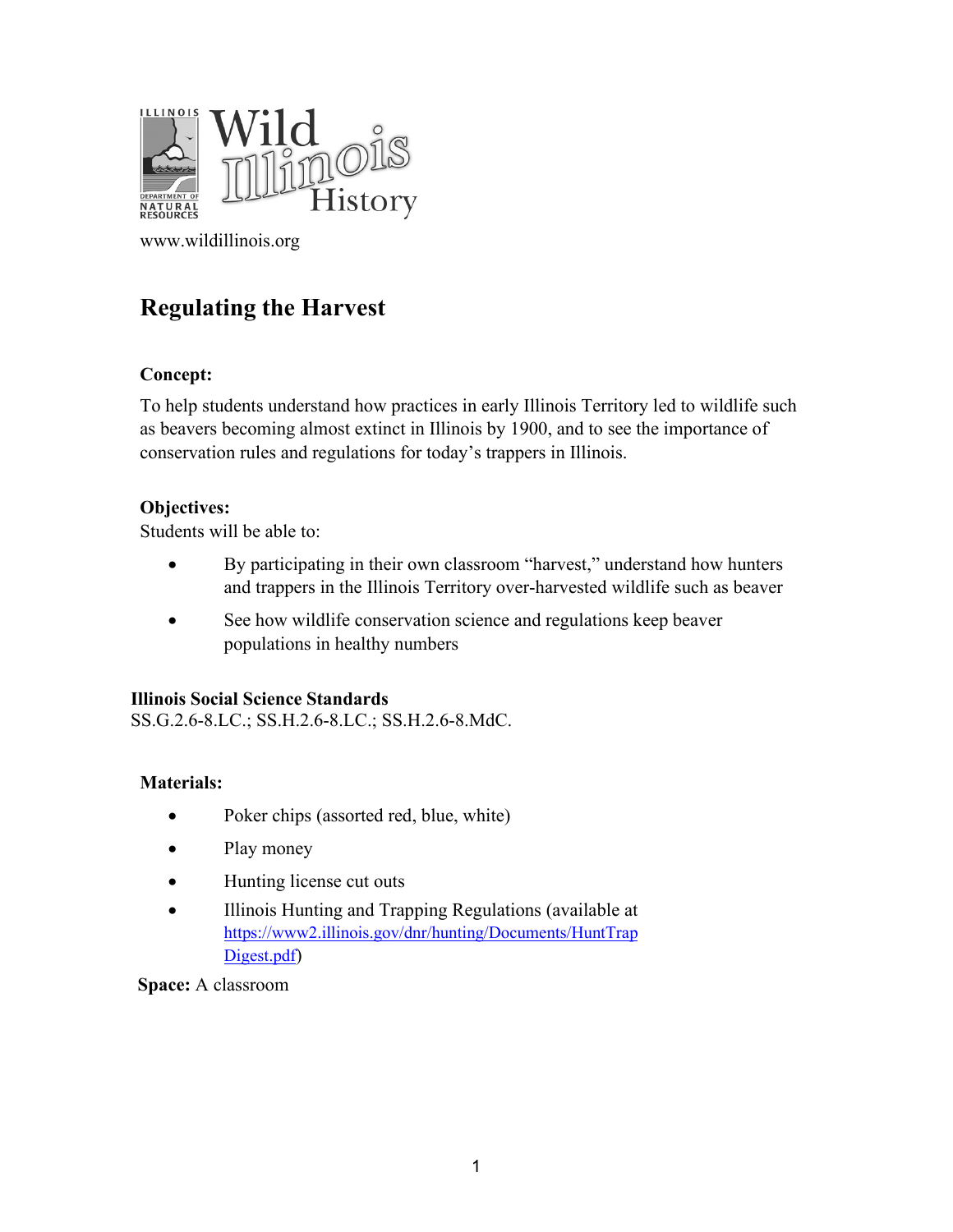## **Key Points:**

It would be easy to blame the over-harvest of beavers (as well as other furbearers and wildlife) on the simple greed of trappers and hunters, but several things contributed to the near elimination of beavers from Illinois. This includes:

- Competition for wildlife resources
- Government encouragement
- Lack of regulations and a nonexistent conservation ethic

## **Educator background:**

Beavers were common in Illinois during the early 1800s. Without laws to protect them, their numbers declined so much from hunting and trapping that they were no longer considered an important part of the fur trade by 1850. Only a few beaver colonies remained by 1900. When protective regulations were enacted in 1933, it was too late. It is not clear whether beavers were totally eliminated (extirpated) from the state for a period of time, but the population was not able to sustain itself.

Hunting and trapping is helpful to conserve wildlife populations when managed properly through rules and regulations that prevent wildlife from being depleted. Hunting and trapping also is beneficial in managing wildlife that live near people.

This exercise will show in a rudimentary fashion how attitudes, laws and practices affect wildlife's ability to survive.

## **Procedure:**

The goal is to put students in role-playing in the classroom where they are hunters and trappers in old Illinois. The classroom should be divided into two sections. One section is Illinois Territory in 1805. The other section is Illinois in CURRENT YEAR.

Divide the students into groups. Half the groups will be trappers in 1805. Others will be modern day trappers.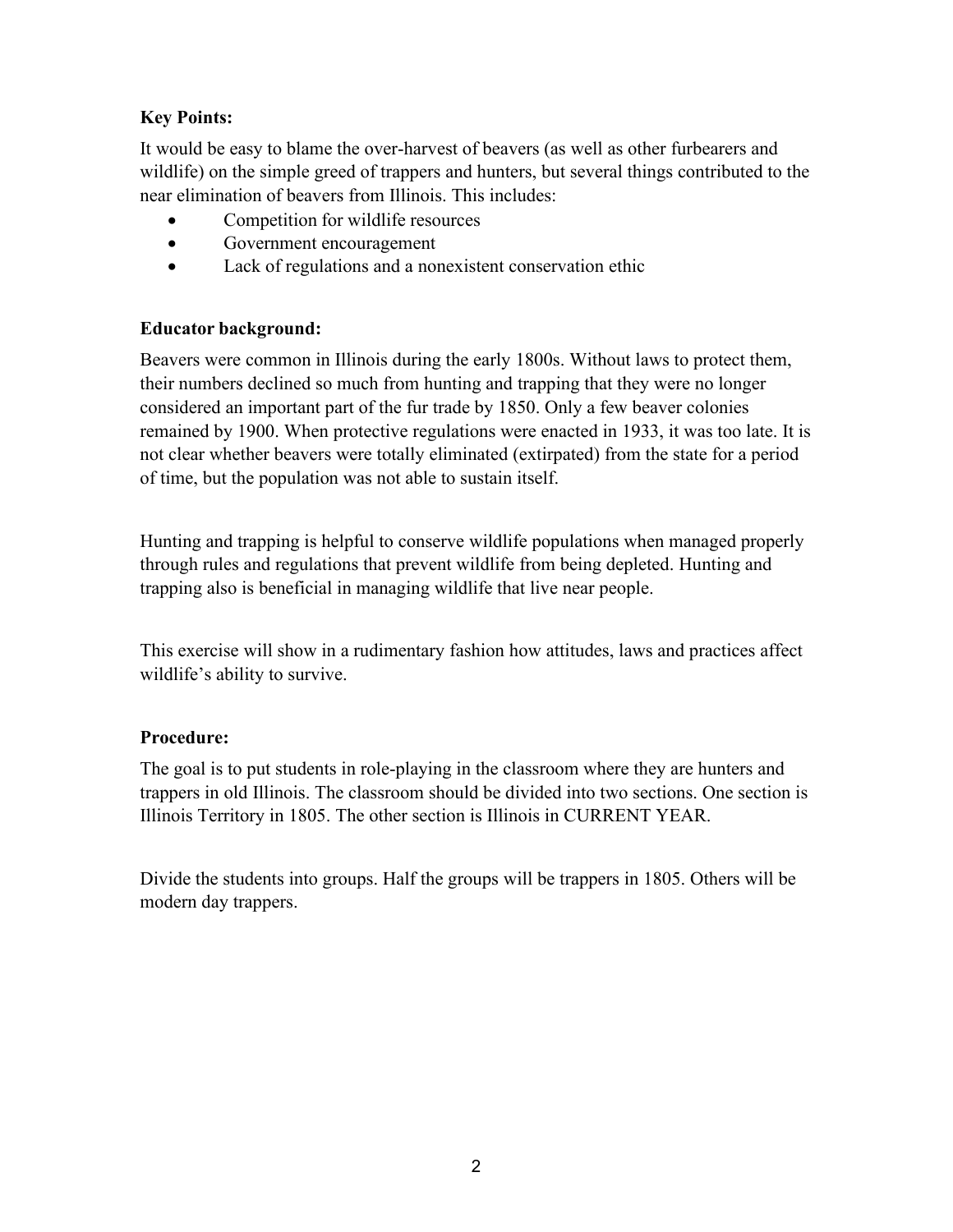#### **Scenario to read to 1805 trappers:**

It is the year 1805. By now, hundreds of mountainmen are moving from the Eastern part of the United States to the Illinois Territory to make their fortunes off the vast numbers of beavers that live here.

When you go to Illinois Territory, you know only these things:

- 1. Many people are going to Illinois Territory to find beavers.
- 2. There seem to be a huge supply of beavers. Everyone wants to trap as many as they can.
- 3. No one knows much about beavers, how they reproduce and grow, or the value that they provide to the environment.
- 4. Thomas Jefferson, our country's president, has encouraged everyone to trap beavers and sell them. It is good for the United States to do so, because it is the primary way they can make money, by trading and selling beaver pelts for goods and money from other countries.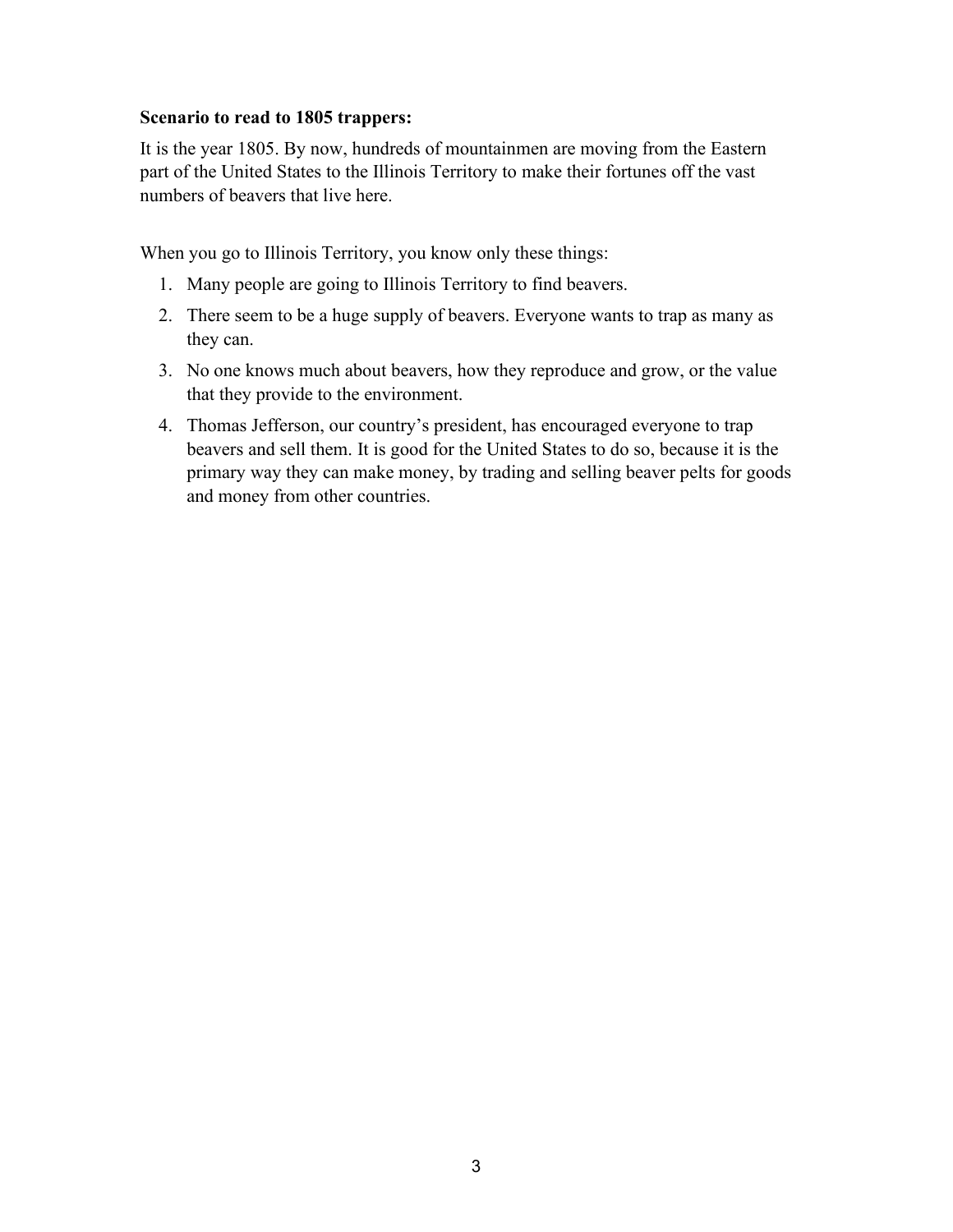#### **Scenario to read to modern day trappers:**

It is CURRENT YEAR. You are trappers inIllinois. You work a fulltime job in Illinois, but trap during the winter months during furbearer trapping season. You enjoy the activity of trapping and being in nature. You also trap to sell furs to fur buyers. This helps supplement your income to feed your family. You also like to eat some meat from furbearers, including raccoon and beaver.

You also trap furbearers on the property of people who have wildlife problems. They might have too many raccoons around their home or beavers cutting down trees, flooding fields or causing damage. They want you to trap on their properties to reduce numbers of certain furbearers that cause problems.

You have been taught that it is important to conserve wildlife, and it is important to follow all the rules and regulations when trapping. Unlike the 1805 trappers, you've been taught that wildlife and natural resources are important to conserve. They provide many benefits to people, but if abused, those wildlife and natural resources could become depleted.

When you go trapping in Illinois, you know that you must follow rules:

- 1. You must purchase a trapping license. [Trapping license provided.]
- 2. You must follow all the rules and regulations for trapping furbearers. Your trapping regulation is on the trapping license.

In this exercise, the rules you must follow are: Each group can harvest no more than 5 beavers (chips). Even if you see many more than 5 beavers, you can only harvest 5. You must follow the rules on the back of the card.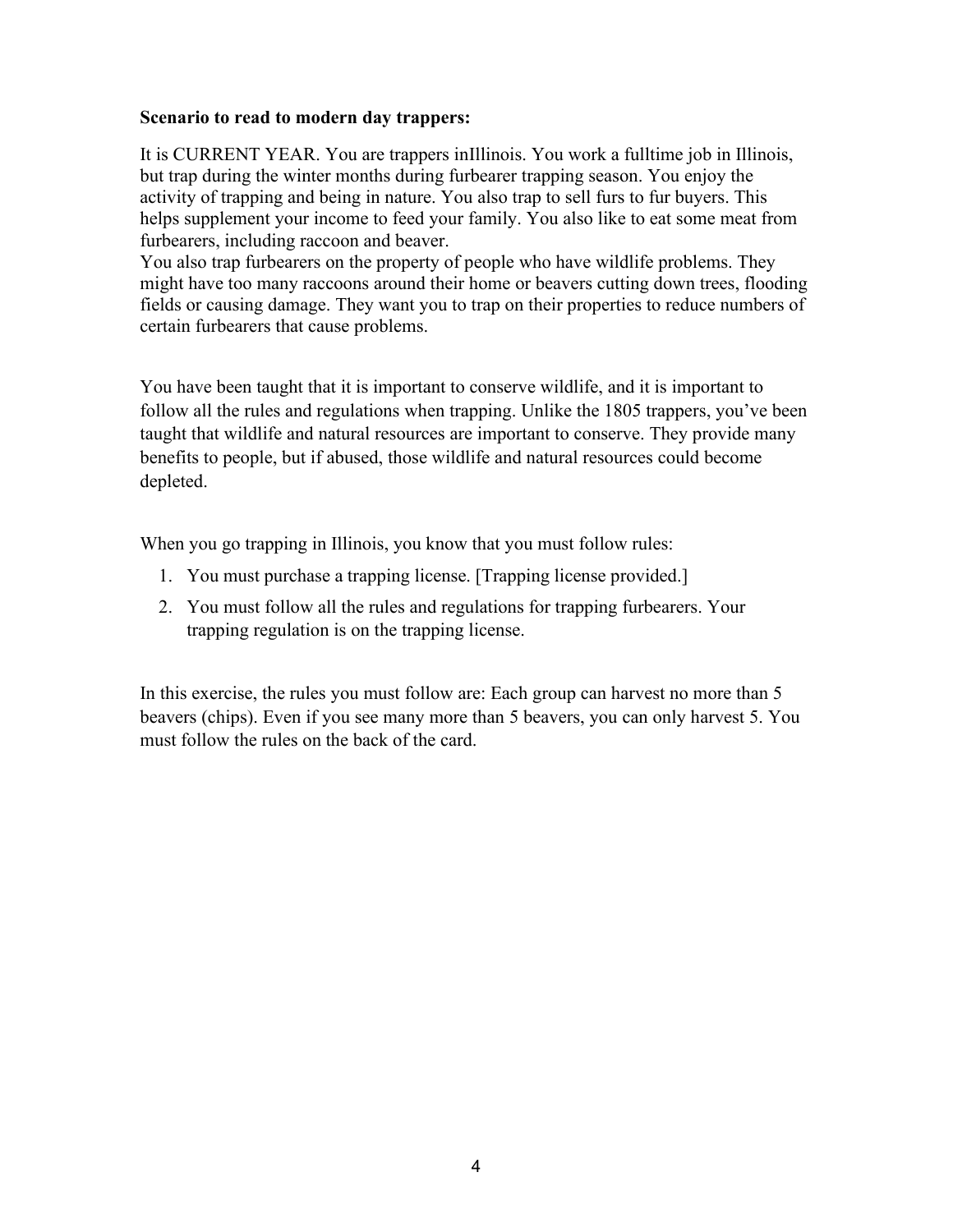**Instructions:** Teacher should hide poker chips around both sections of the classroom. An area could be provided near the chalkboard to exchange chips for money and to tally how much money each group made from trapping. This information can be listed on the board to illustrate main points.

**For the 1805 trappers:** The goal is to find the most poker chips (representing beavers) in 1 minute. It should be emphasized that the students are finding the chips so that they can make the most money and out-compete the other groups. They must hurry and collect as many chips as they can.

Groups can search the room at once or in succession to find chips. If each group takes turns, they will find that the harvest will get smaller for each group. Each succeeding group will find fewer than the group before.

The goal is to beat the other group at collecting as many beaver pelts as possible (showing competition for limited resources).

At the end of the exercise, the fur buyer will ask each group to add up their chips, and will pay them. They will mark on the board how many beaver pelts each group has and how much they are worth.

The teacher then will subtract the number of chips from the number of chips remaining in the room (hidden in desks, drawers, closets or other areas that are not obvious but safe).

In this way, the students will see that based on no information about how many beavers exist, and encouragement from leaders to find as many beavers as they can, that they have exhausted the supply of beavers. With so few beavers left, the beavers can't reproduce well, and they likely are to become eliminated from the Illinois Territory. And with no beavers left, hunters and trappers will have to find other jobs or go to other parts of the country to find beavers. Without regulation, those beaver populations in new areas will be depleted as well.

## **For the modern-day trappers:**

Trapping groups are allowed to work the room at once or in succeeding groups. They must follow the rules and regulations on the back of the license. They have 1 minute to harvest their beavers. Once that happens, they too can sell their beaver pelts, but the main point is to see what remains – a healthy population of beavers should be left.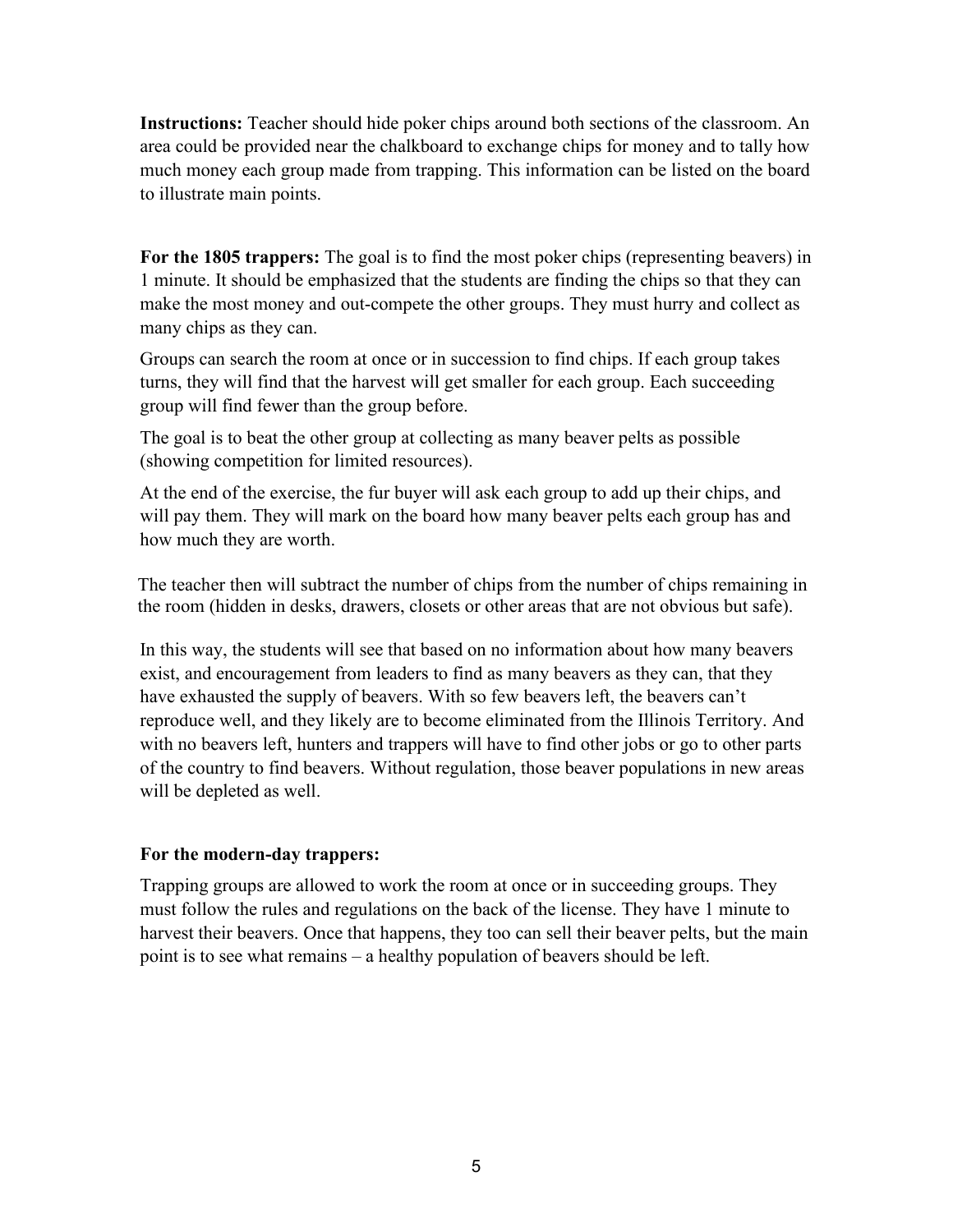## **Questions**

#### **For 1805 trappers scenario:**

- 1. Discuss what happened. Why did the students harvest as many beavers as they could? How does this compare to what trappers experienced in the real world in the Illinois Territory?
- 2. In the year after the students made the beaver harvest, the number of beavers is only a few. You still need to feed your family, but there are no longer enough beavers to make trapping worthwhile. Now what will you do? (Take another job? Go trapping somewhere else?)
- 3. If there are no regulations for trapping, and you move to another part of the country to trap, what do you think will happen to beavers? (In this way, teachers can show the students how beavers were systematically eliminated from all parts of the country from east to west and into Canada.
- 4. What is the effect on the environment of losing beavers? What good do beavers do for the environment?
- 5. How would your desire to harvest beaver have changed if the teacher had told you that beavers were an important part of nature; that if you took too many, their survival would have been affected, or that you could do good things to help beaver populations stay healthy while still harvesting beavers?
- 6. Can you compare this situation to modern wildlife regulations and laws? Why are wildlife regulations and laws good for wildlife? Why is it bad if some people disobey wildlife regulations?

## **For the modern trappers scenario:**

1. What are the differences in income between the 1805 trappers and the modern ones? How are 1805 trappers different than modern ones?

**Hint:** 1805 trappers trapped full time for a living. Modern trappers usually have other jobs and use trapping to supplement their income. Or they might simply enjoy using trapping as a way of being outdoors, so money is much less important.

- 2. At the end of the season, how did the numbers of beavers compare between the 1805 and modern trappers? Compare what this means for the future of trappers and beavers in both time frames.
- 3. How are the beliefs and attitudes of people important to managing and conserving natural resources? Can you think of instances when your beliefs and attitudes have been shaped when a groundswell of people push or advocate a certain view? **Examples:** campaigns against smoking or doing drugs, efforts against drinking and driving, promotional efforts against littering.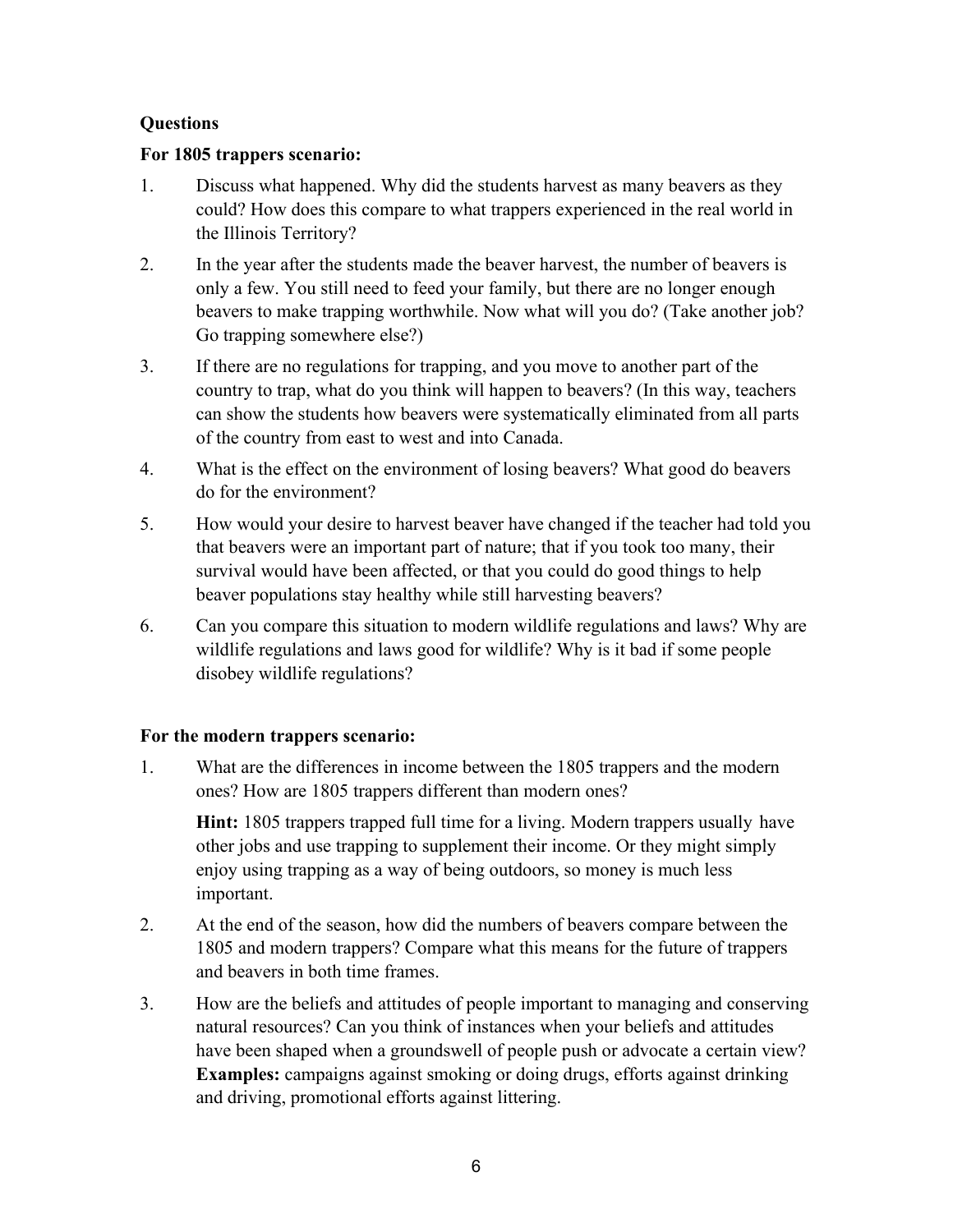- 4. What is the benefit of buying a trapping license? **Answer:** The money is a fee that trappers pay for the privilege of trapping. It will help pay for wildlife conservation for furbearers and other wildlife. It will help buy habitat to make homes for wildlife and pay biologists to do their jobs.
- 5. What are benefits of trapping in Illinois today? (Hint: Controlling property damage, wildlife diseases, reducing populations of one animal that might hurt other endangered species, population management in urban areas, providing important products to people.)
- 6. Using the Illinois Hunting and Trapping Regulations, identify examples of rules that govern hunting and trapping. Those rules include only:
	- Types of wildlife
	- Numbers of wildlife
	- Hunting or trapping at certain times of the year
	- Rules governing methods (including traps and firearms) that can be used to harvest wildlife
	- Safety rules for hunters and trappers
	- Ethics rules for fair chase and humaneness.

## **Sources of information:**

- Fur Hunting and Trapping in Illinois website: [https://www2.illinois.gov/dnr/conservation/wildlife/Pages/Furbearers-](https://www2.illinois.gov/dnr/conservation/wildlife/Pages/Furbearers-Management.aspx)[Management.aspx](https://www2.illinois.gov/dnr/conservation/wildlife/Pages/Furbearers-Management.aspx)
- Fur Hunting and Trapping Regulations: <https://www2.illinois.gov/dnr/hunting/Documents/HuntTrapDigest.pdf>
- Fur Hunting and Trapping in Illinois/ Related Links: <https://www2.illinois.gov/dnr/hunting/Pages/Furbearers.aspx>
- Fur Hunting and Trapping in Illinois/ Publications: <https://dnr2.illinois.gov/teachkids/>
- For another historical perspective on trappers and the fur trade, go to: https:// www.montanatrappers.org/history/fur-trade.htm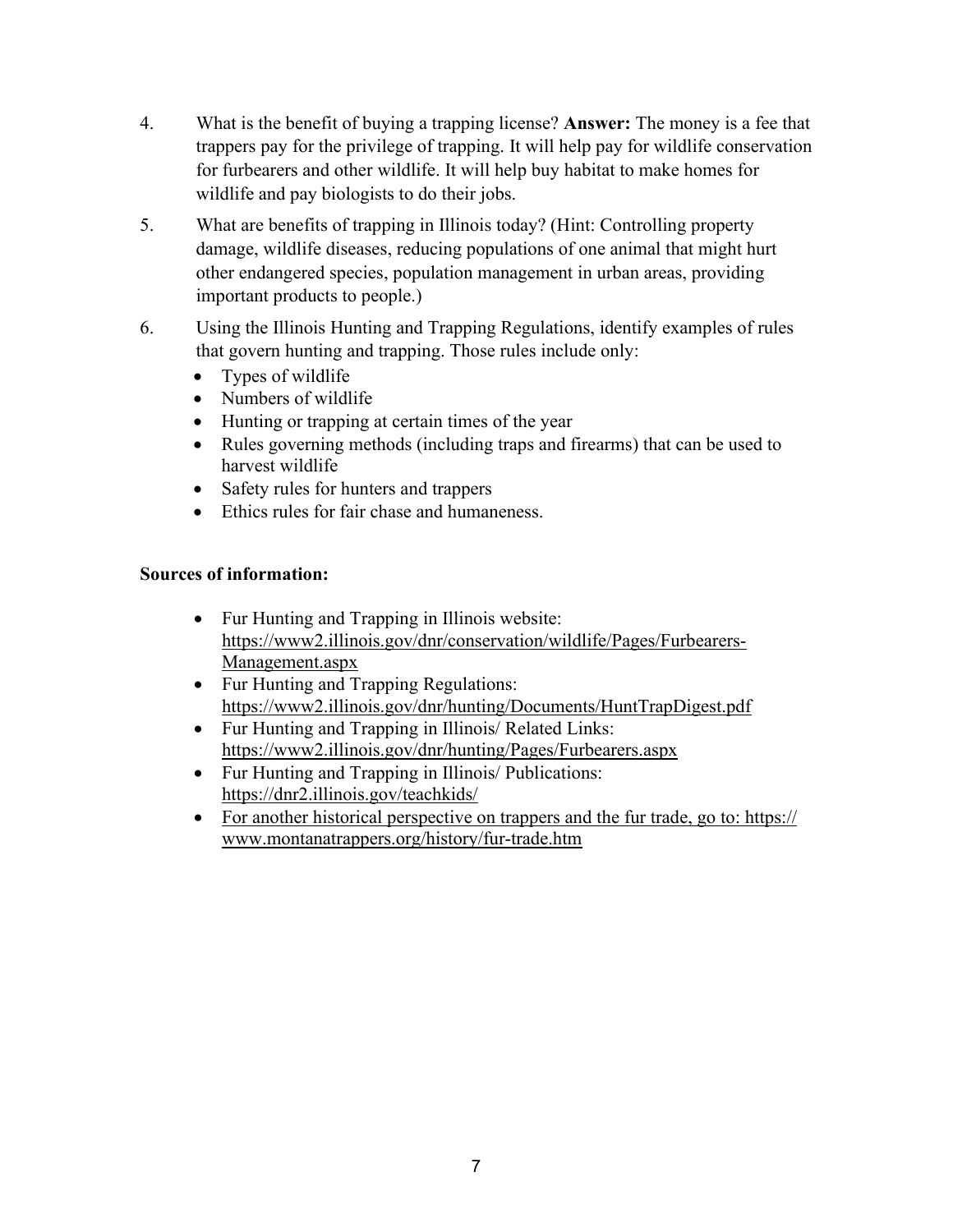## **Evaluation:**

| Group:                    |                                                                                                                              |                                                                                                                              |                                                                                                    |                                                                                                                                                                          |              |
|---------------------------|------------------------------------------------------------------------------------------------------------------------------|------------------------------------------------------------------------------------------------------------------------------|----------------------------------------------------------------------------------------------------|--------------------------------------------------------------------------------------------------------------------------------------------------------------------------|--------------|
|                           | <b>Participation/Teamwork</b>                                                                                                | <b>Discussion</b>                                                                                                            | <b>Reflection</b>                                                                                  | <b>Applications</b>                                                                                                                                                      | <b>Score</b> |
| $4 - Excellent$           | Team works together<br>following rules and<br>directions well. All group<br>members play an active<br>role in the scenarios. | Group is engaged<br>in discussion of<br>the results of the<br>activity and<br>presents<br>interesting and<br>new ideas.      | Group reflects on the<br>activity with a<br>critical eye and<br>makes connections<br>to real life. | Group applies what<br>they have learned<br>through the activity<br>to modern life and<br>thinks critically<br>about how wildlife<br>populations can be<br>managed today. |              |
| $3 - Good$                | Most group members<br>work together and follow<br>directions. Most group<br>members play an active<br>role in the scenarios. | Group is mostly<br>engaged in<br>discussion of the<br>results. Members<br>present some new<br>ideas.                         | Most of the group<br>reflects on the<br>activity well and<br>works to make<br>connections.         | Most of the group<br>applies what they<br>have learned through<br>the activity.                                                                                          |              |
| 2 – Needs improvement     | Some group members<br>work together and follow<br>directions.                                                                | Some group<br>members are<br>engaged in<br>discussion, but<br>don't bring new<br>ideas to keep the<br>conversation<br>going. | Some of the group is<br>engaged in<br>reflection.                                                  | Some group<br>members put an<br>effort into<br>application of<br>knowledge                                                                                               |              |
| $1 - Poor$                | Group members do not<br>follow directions or do<br>not play an active role in<br>the scenarios.                              | Group is not very<br>involved in<br>discussion.                                                                              | Group members<br>don't make an effort<br>to reflect on<br>experiences.                             | Group members<br>don't make an effort<br>to apply what they<br>learned.                                                                                                  |              |
| $0 - No$ attempt          | Did not participate in<br>activity.                                                                                          | Did not engage in<br>discussion.                                                                                             | Did not participate<br>in reflection.                                                              | Did not participate in<br>application.                                                                                                                                   |              |
| <b>Grand</b> total<br>/16 |                                                                                                                              |                                                                                                                              |                                                                                                    |                                                                                                                                                                          |              |